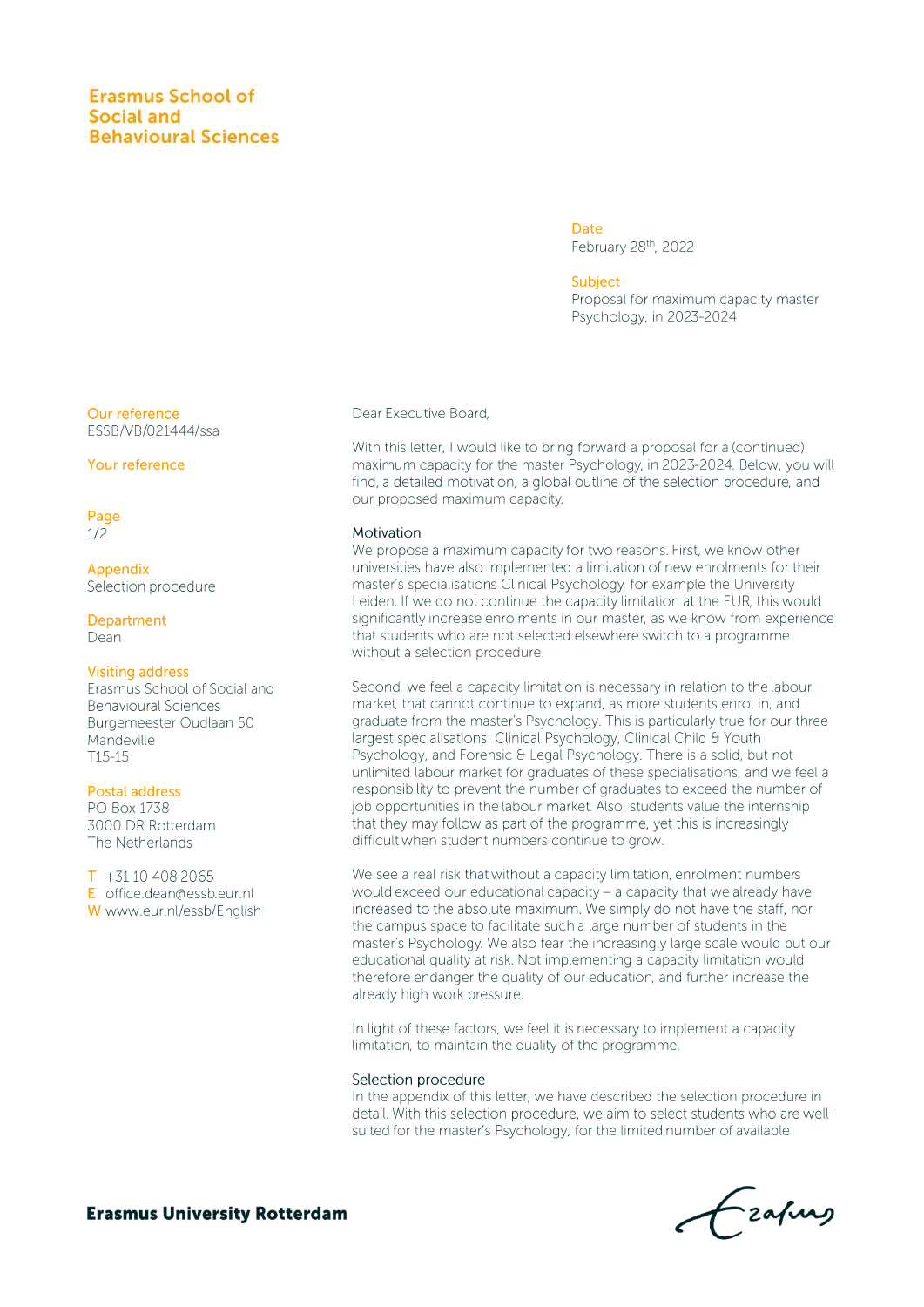Page  $2/2$ 

Our reference ESSB/VB/021444/ssa

Your reference

spaces. Our selection procedure is devised to carry out this objective and, in this way, we aim for a constructive alignment between the goals of the programme and selection procedure, and the contents and outcomes of that procedure. For a full description, please refer to Annex 1. Please note that this selection procedure is the same as for the 2022-2023, as we wish to make possible adjustments based on an evaluation.

### Proposed capacity

The maximum number of students that we propose for 2023-2024 is 650. This is slightly lower than in 2022-2023, as our record-sized cohort of the bachelor Psychology (the final cohort prior to the implementation of the numerus fixus) is expected to graduate and enrol in the master's in 2022-2023. On a national level, the introduction of a numerus fixus for all bachelor Psychology programmes from 2020-2021 onwards, means that fewer students start the bachelor programme, and in the years to come, fewer students will graduate from the bachelor's and move on to a master's programme, as well. We therefore plan to gradually decrease the capacity limitation for the master.

#### **Faculty Council advice**

The Faculty Council issued a positive advice but raised questions surrounding the weight of the motivation criterium as assessed via questions about motivation. The Council notes that we answered these questions satisfactorily, and considers the procedure is well designed. We appreciate the Council's positive remarks about the procedure. Of course, we also understand the remarks about possibly increasing the weight of the motivation criterium. However, we would like to evaluate the current set-up of the procedure (to be executed for the first time this academic year), before we make alterations. In the evaluation we would like to consider the predictive value of motivation for study/student success. Based on data currently available, we believe the proposed procedure to best match the objectives of our selection procedure. Next year, we will report on possible additional findings.

We hope this letter provides you with clear and sufficient information on our proposal for a limited capacity, and that based on this you agree that such a capacity limitation is a necessary instrument to maintain our educational quality in the academic year 2023-2024.

Yours sincerely.

Prof.dr. V.J.J.M. Bekkers Dean ESSB

Cc: Prof. dr. Bram Steijn, vice-dean education ESSB Carolien Hennekam MA, educational policy officer E&S Kimberly van Aart-Soppe MA MSc, educational policy advisor ESSB

-zafurs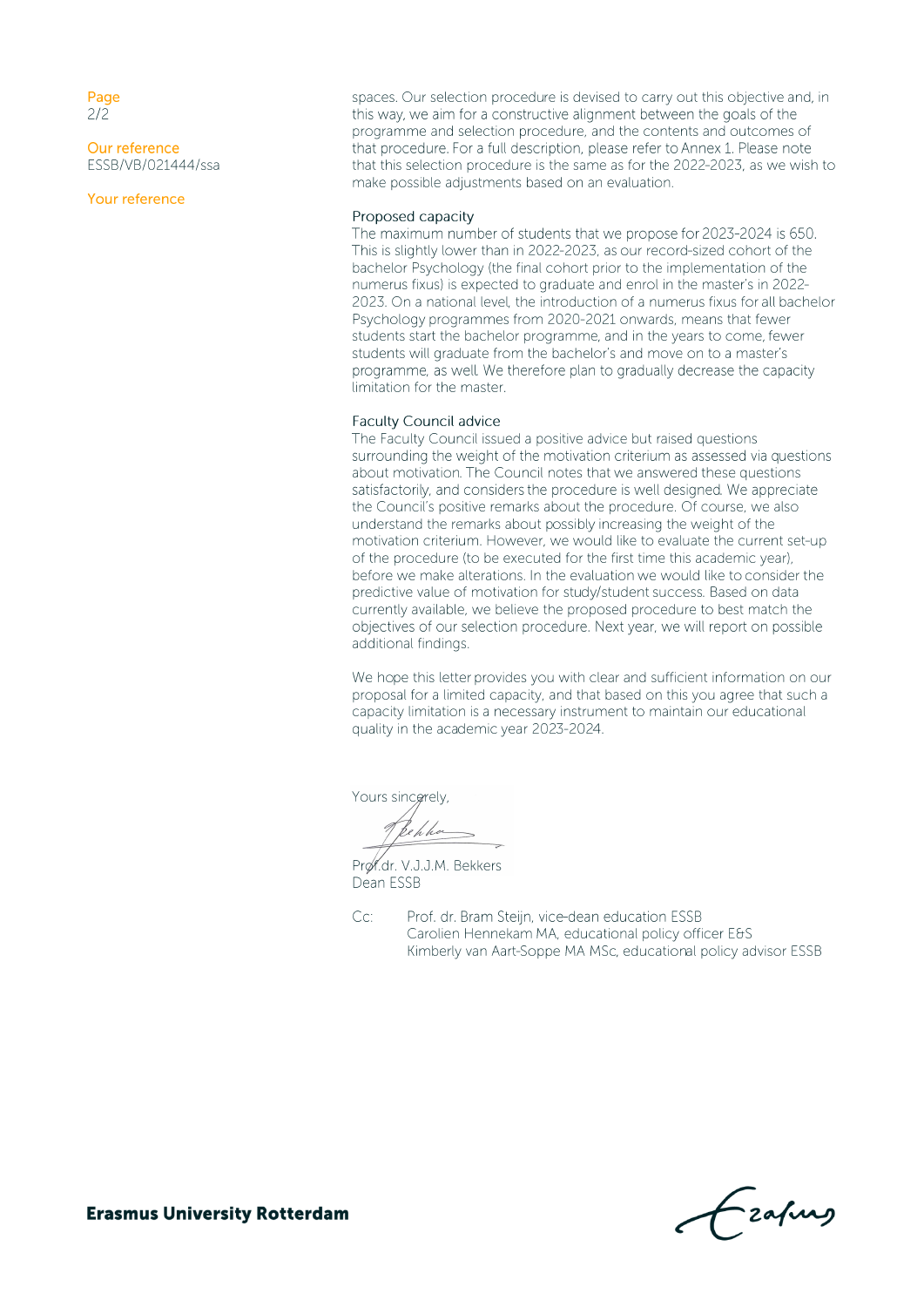# Selection procedure Master Psychology for 2023-2024

13-01-2022

## **Introduction**

Number of places available: 650

Objectives of selection: For the limited available places in the master Psychology, we aim to select those students (of all students who are eligible for admission) who are most likely to successfully complete the program and graduate within a reasonable time frame. To that end, we select those students that have been most successful in the bachelor program and demonstrated a high level of knowledge and understanding of 1- psychology and its foundations, and 2- of statistics.

Active knowledge of statistics is important for two reasons. First, the statistics course in the master is the one that students find most difficult and most frequently fail to pass (despite extensive investments of our staff). Second, all students need to complete a research internship and write a master thesis. Statistical analyses of the data form an important and integral part of the master thesis. It is essential that students understand the statistical foundations of the most commonly used statistical techniques and are able to interpret the outcome of such analyses. The statistics test assesses these abilities. Third, we aim to select those students who are most motivated and make a deliberate choice for a master program at Erasmus University, as we expect that motivated students will be more successful in completing the program (they are less likely to drop out).

Selection criteria & methods:

- Average grade for all Bachelor 1 and 2 courses (weight 60%)
- Performance on a proctored online statistics test (weight 30%)
- Score on motivational questions (weight 10%)

## Contents of selection process

Students who participate in the selection procedure must meet the admission requirements of the program (see the ESSB (pre-)master Education and Examination Regulations (EER) 2021-2022).

The selection criteria applied are listed above. The methods and procedure for the assessment of these selection criteria is as follows. First, students submit their application, based on which the admissions board will inform the students on whether they are eligible for admission.

Students who are eligible for admission subsequently enter the selection process. The grades obtained for all courses in Bachelor 1 and 2 are taken into account (grades for Bachelor 3 are not yet fully available when students submit their application and, therefore, do not enter the selection process). Grades will be converted to GPA scores using the Scholaro application (a grade converter that is currently used in the selection of students who apply for MISOC (Management of International Social Challenges), another educational program offered by ESSB. The average GPA score is multiplied by the number of EC the student has obtained in Bachelor 1 and 2. In this manner we take into account both the average grade and the study load (i.e., progression through the program) on which the grades are based. Note that the ideal candidate has obtained all 120 EC of Bachelor 1 and 2. Students who are still working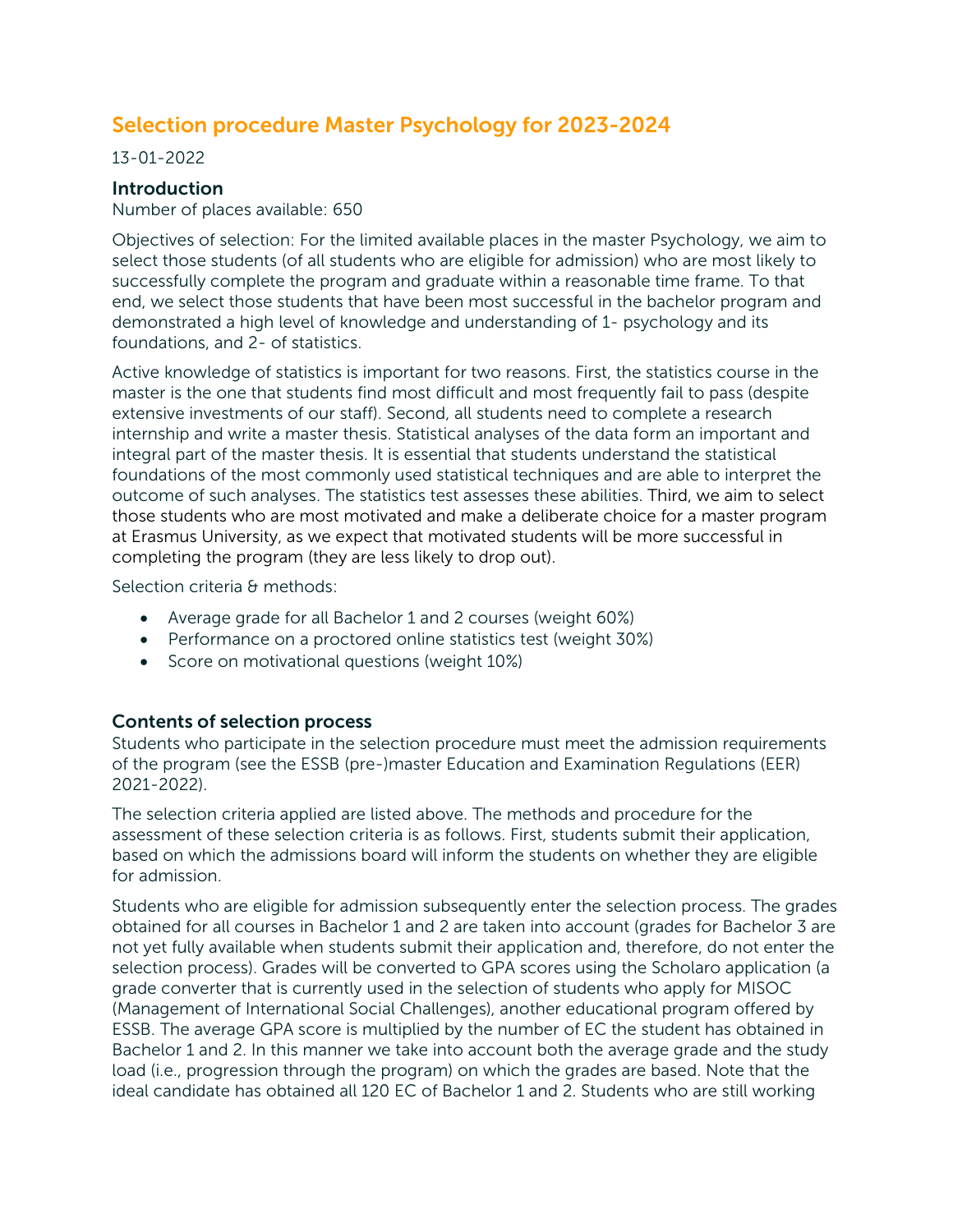on courses from Bachelor 2 are more likely not to obtain their bachelor diploma by the end of the academic year and consequently not to be allowed to enter the master. Moreover, students that proceed faster through Bachelor 1 and 2 are also more likely to complete the master within one year.

In addition, applicants will take an online<sup>1</sup> proctored test to assess their knowledge and understanding of relevant statistical topics and motivation to study Psychology at Erasmus University. The statistics test consists of multiple choice-questions on topics relevant for the master Psychology (e.g., descriptive statistics, correlation, confidence intervals, hypothesis testing, between-subjects versus within-subjects designs, multiple regression, 1-factor and 2-factor ANOVA, repeated measures ANOVA, GLM, non-parametric testing).

The motivation test will consist of closed questions regarding the student's general motivation to study for a master in Psychology and their motivation to study in Rotterdam more specifically. The contents of motivation test will build on the experiences that the department has obtained in the selection procedures for the numerus fixus of the Bachelor Psychology (which has been in effect since recruitment year 2019-2020 for the cohort 2020-2021). Closed questions will involve (a combination of) multiple choice questions and/or items to be rated on a five-point scale.

Students will have 2.5 hours to complete the online proctored test.

A composite score will then be calculated by applying the different weights of the three selection criteria (GPA – 60%, statistics test – 30%, motivation test – 10 %). All test scores will be z-transformed before they are weighted and combined to arrive at the composite score. Students will be ranked on the basis of this composite score.

## Detailed timeline of the Admission Process and Selection Procedure

October 1

The ESSB website for the master Psychology will show relevant information about the capacity limitation  $\theta$  selection process (the number of available places, how to apply, admission criteria, details of the selection procedure, etc.). The website will also mention for which of the specializations we expect the set capacity to be exceeded by applications (and: selection to take place).

- Month of October

All Psychology Bachelor students at Erasmus University will receive an email informing them that as of Academic Year 2023-2024 a capacity limitation will be in effect for the master Psychology.

We will also communicate via the website to all prospective students when the online tests take place.

- April 1

Application deadline. Students have to upload all required documents before this deadline.

- Month of April

<span id="page-3-0"></span> $<sup>1</sup>$  In case of an emergency that means a student cannot participate in the test from home, we will do</sup> our best to offer such students the possibility to take the test on campus.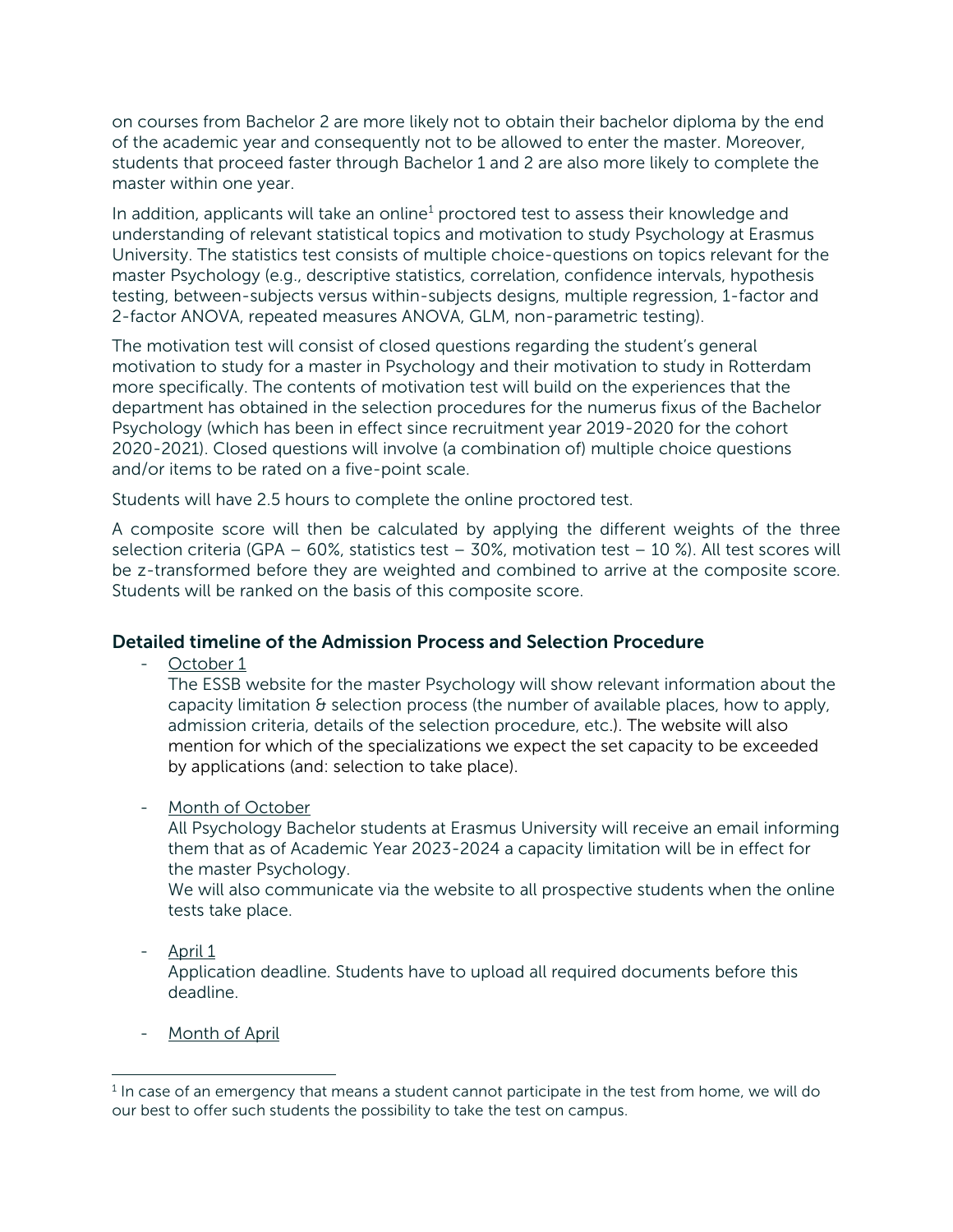MRA assesses the eligibility of prospective students in cooperation with the admissions board. They do so based on the admission criteria for the master, as described in the EER.

- May 13

Students who are deemed eligible for admission<sup>2</sup> will be invited no later than May 13 to take part in the online statistics and motivation tests later in the month of May and informed (again) of the date and time as well as the procedures for taking part in these tests.

- Final week of May (exact date and time to-be-determined)

Prospective students take proctored online statistics and motivation tests. At the time of writing this memo, the date and time of the online proctored test still have yet to be determined, but this will be made public on the ESSB website in October.

## - Months of April and May

MRA will process relevant grades of prospective students. Grades will be transformed into a common GPA-scale using Scholaro. Results on the statistics and motivation test will be scored. All scores will be z- transformed and weighted to arrive at a single composite score that determines the rank order of the students.

## - June 15

Prospective students will be informed about the outcome of the selection process no later than June 15.

Those with the highest rank order, that lies within the capacity set for the master specialisation of their choice, will be informed that they have 3 weeks to accept the offer, after which it will be rescinded. The next (lower) students in the rank order will then be made an offer that they can accept within three weeks. This process will be repeated until all available places in the master have been filled or all students have been made an offer. The deadline for complete enrollment is August 31. Places will be offered up until August 31.

Students with a rank number that falls outside the set capacity, will be informed of this process, i.e. the *possibility* that they receive an offer in June-August.

Prospective students are informed they can file an objection to the result of the selection procedure and how they can proceed with such an objection, if they wish to do so.

<span id="page-4-0"></span><sup>&</sup>lt;sup>2</sup> Provided that they complete their prior education, if that is not yet the case.